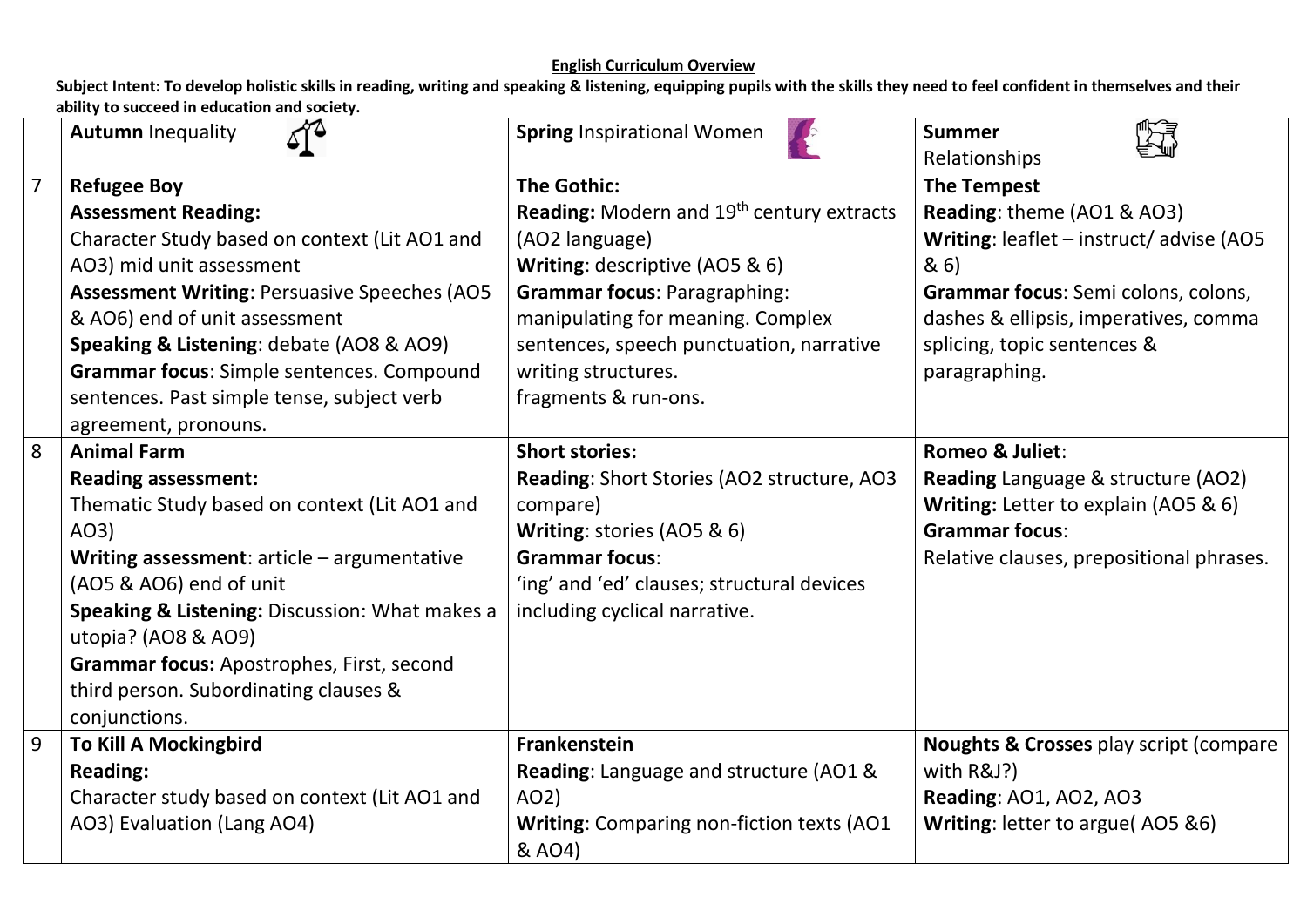|    | Writing: Report: Tom Robinson's court case<br>(AO5 & AO6)<br>Speaking & Listening: mock courtroom (AO7, 8<br>&9)<br>Grammar focus: Independent and dependent<br>clauses, conditionals, | Grammar focus: comparative connectives,<br>structuring | Grammar focus: opinion/ fact;<br>for/against; writing an introduction;<br>nuanced argument |
|----|----------------------------------------------------------------------------------------------------------------------------------------------------------------------------------------|--------------------------------------------------------|--------------------------------------------------------------------------------------------|
| 10 | <b>A Christmas Carol</b>                                                                                                                                                               | An Inspector Calls                                     | Poetry:                                                                                    |
|    | Reading: language & structure (AO2) Assess half<br>term.                                                                                                                               | <b>Reading:</b> context and theme (AO1 & AO3)          | Reading: Studied and unseen poems.<br>(Lit: AO1 AO2 & AO3)                                 |
|    | Reading: theme/ character (AO1) assess end of<br>term                                                                                                                                  | Paper 1 Language skills: Reading (AO1 -<br>AO4)        | <b>Comparison (Lang AO3)</b><br>Writing: persuasive. (AO5 & AO6)                           |
|    | Writing: Obituaries (AO5 & 6)                                                                                                                                                          | Paper 1 Literature Section A Part B (AIC)              | Spoken Language Endorsement: (AO7,                                                         |
|    | Paper 2 Literature Section A Part A (ACC)                                                                                                                                              |                                                        | 8 & 9)                                                                                     |
|    | Language Paper 2: Reading AO1 - AO4)                                                                                                                                                   | <b>Grammar focus: Analytical writing</b>               | <b>Literature Paper 2 whole Paper</b>                                                      |
|    | <b>Assessment: AO2 question half term</b>                                                                                                                                              | techniques (contrasting, illustrating,                 | <b>Grammar focus: persuasive writing</b>                                                   |
|    | AO1 & AO3 End of term                                                                                                                                                                  | qualifying connectives)                                | techniques (presenting opinion as fact,                                                    |
|    | Mini assessment - questions 2, 3 & 4 Paper 2                                                                                                                                           |                                                        | using imperatives, alliteration and                                                        |
|    | Language throughout term.                                                                                                                                                              |                                                        | emotive verbs & adjectives)                                                                |
|    | Grammar focus: review all KS3 grammar &                                                                                                                                                |                                                        |                                                                                            |
|    | apply to analytical writing. Using quotes                                                                                                                                              |                                                        |                                                                                            |
|    | correctly.                                                                                                                                                                             |                                                        |                                                                                            |
| 11 | <b>Macbeth</b>                                                                                                                                                                         | Language Skills Revision $(AO1 - 6)$                   |                                                                                            |
|    | Paper 1 and Paper 2 Language                                                                                                                                                           | Literature skills revision $(AO1 - 4)$                 |                                                                                            |
|    | Literature Paper 1 whole paper.                                                                                                                                                        | <b>Grammar focus: revising commas,</b>                 |                                                                                            |
|    | Reading AO1-AO4                                                                                                                                                                        | structuring writing, language techniques.              |                                                                                            |
|    | Grammar focus: Analytical & evaluative writing;                                                                                                                                        |                                                        |                                                                                            |
|    | language & structure techniques                                                                                                                                                        |                                                        |                                                                                            |